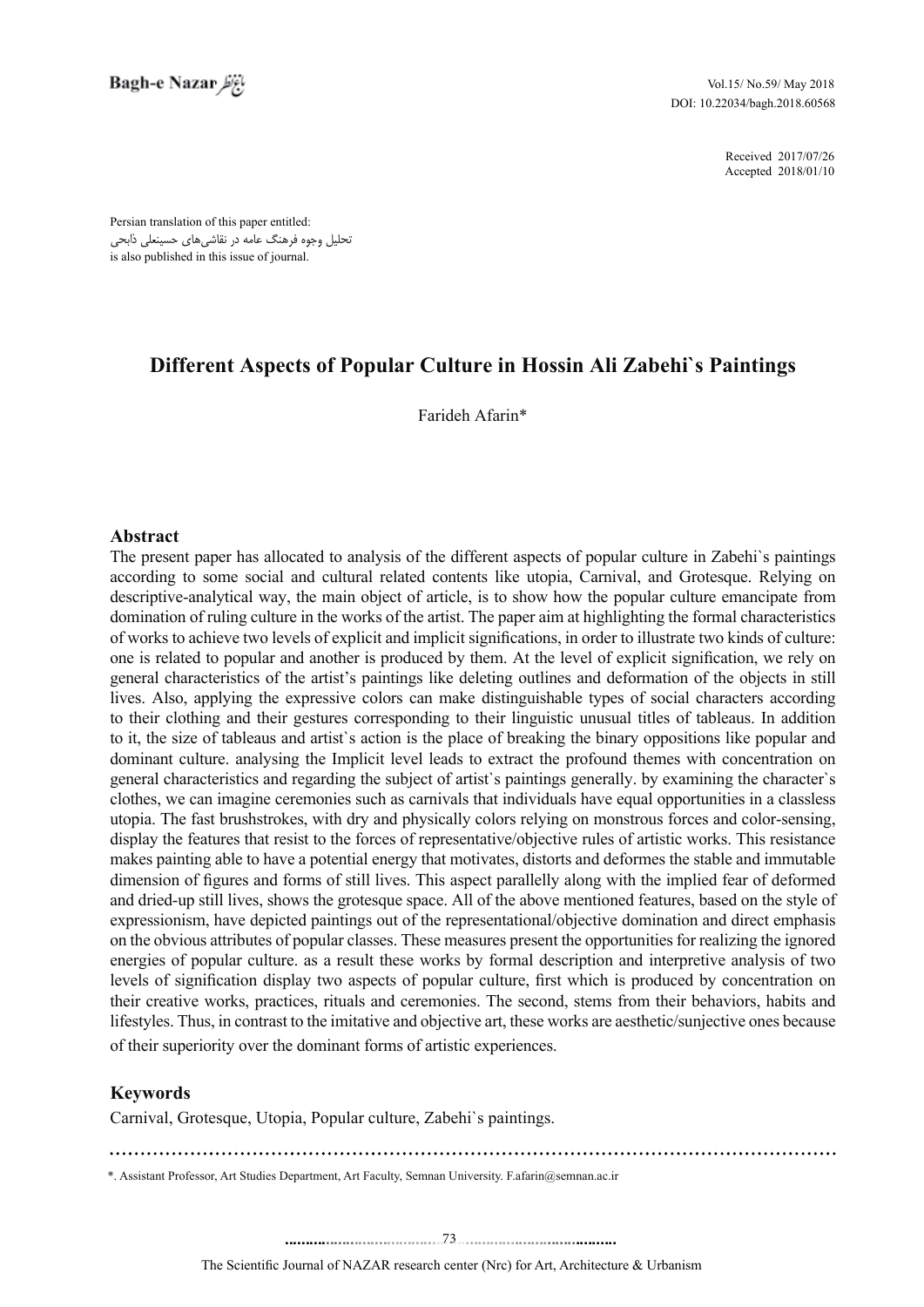## **Introduction**

Hossein Ali Zabehi was born in Tehran in 1925. He graduated in painting in 1968 from Tehran fine arts academy. He began to paint at the faculty of Fine Arts (beaux-arts) under the supervision of a French painter in 1971, and graduated in M. A. in 1975. He has a background of teaching at conservatory, Daneshvari, university of art and architecture of Open University. According to critics' ideas, his style is influenced by Emil Nolde, George Rouault, and Chaïm Soutine. Zabehi doesn't expect that living creatures stand frozen and motionless for hours as models because he even paints his still lives without any objective models.

The absence of objective models let him put the French scenes, costumes and gestures together with Iranian ones. We obviously observe the French atmosphere and Tehran's downtown spaces in his paintings. Aspects of carnivals, puppetry scenes and social ceremonies in spite of their amusements keep the various people far from their contradictions and conflicts. They are revealer of folklore's creativity and emancipation of pressure of dominant cultures. In this article, we will explain and analysis two levels of significations by describing formal characteristics and content analysis of zabehi's paintings. We explain precisely his style, his color palettes, the strokes, the types of colors and lines, outlines, objects, forms and spaces and so on. Then we interpret some contents by reliance on Kayzer, Bakhtin and Bloch's ideas to achieve different aspects of expressing an idea in artist's different exhibitions with emphasis on popular culture.

## **Theoretical Foundation**

This section includes three parts. In the first part we introduce three distinguished aspects of popular culture. The second part is allocated to the theoretical discussion related to the carnival, Grotesque and utopia. The third section presents two theoretical arguments about expressionism as a modern .movement

A) Sociological researchers display two tendencies

towards popular culture: Culturalism (Stuart Hall) and constructivists. The first, praises the popular culture and considers it as the representation of their values, beliefs of social classes. Also, it payes attention to it as the fulfillment of authentic people which is the main source of giving birth to the hero. The second one, considers it as the realm of class conflict to get hegemony, as a product of pure Bourgeoisie's ideology and as a realm of pure ruin (Bennett, 2009: 55).

Simon Frith 1, English music sociologist, presents three definitions for popular culture. First is about the produced culture for peoples' consumption. The second is culture which is produced by concentration on their creative works, practices, rituals and ceremonies. The last but not the least, is the culture which is stem from their behaviors, habits and lifestyles  $(Frith. 2004: 430-428)$ . The examples for second and third parts are Popular fictions, lully, popular songs, puppetry, coffeehouse' paintings and Imam Hossein's tease which are the ways of the eruption of creativity and potential of popular culture. There will be moments, opportunities and spaces which provide the emancipated situation of dominant rules. They bring about the possibility of creation. It seemed that the subjects of Zabehi's paintings include second and third parts. Popular behaviors, practices, habites, gestures, costumes and ceremonies are the common subjects of his paintings. B) With the concentration on the positive view towards culturalism and separation between types of popular culture we are able to extract analytical basics of the research. In order to make clear modern dimensions of grotesque, we rely on German and Russian researchers' ideas: Wolfgang Johansen Kayzer2 and Mikhail Bakhtin 3. According to Wolfgang Kayser's ideas, modern theory about grotesque is expanded through the emphasis on disastrous aspects in literature and art.

The start point of kayzer's works is a recalling of devilish forces of Gotique world. He tried to promote the issue of "grotesque" up to the serious aesthetic category. He interpreted it as metaphysical concept

............................................................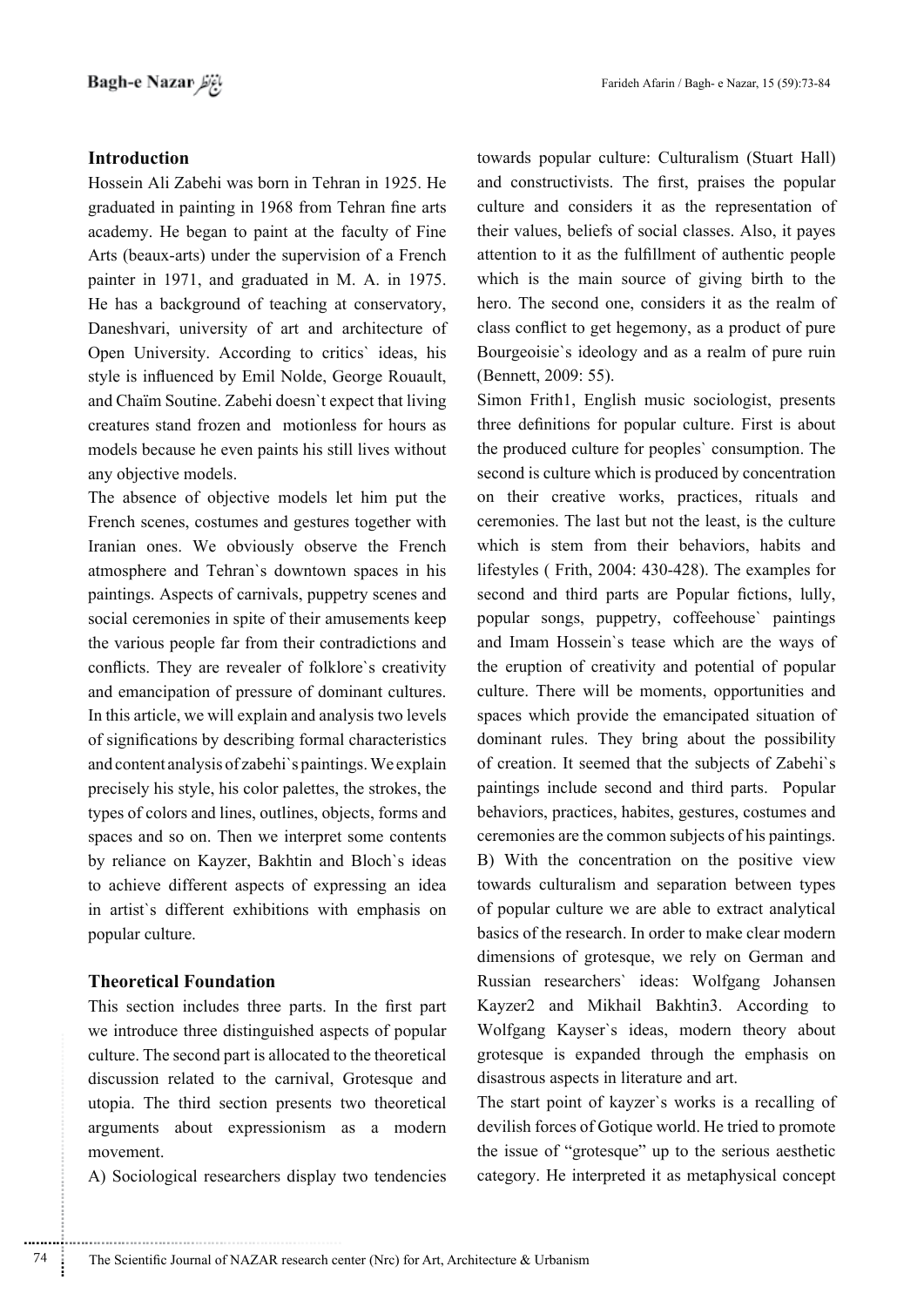and consider its origin in the scattered and fragmental images of the world. (Makaryk, 2014 : 240-249)

Bakhtin searched the roots of carnivals in medieval ages, when they were programmized against the boring institutionalized authority of the church, monarchy, and government systematic rules. The peasant festivals of medieval ages held in the mian squares of the city which acquired less formal behaviors relied on peoples' free touches and relationship. The classification of people according to their class, possessions, professions, races, families and positions were ignored during certain dayes of the festivals. Along with refusal of the social orders and classifications, the rejection of culture and tradition `s seriousness, in street celebrations, carnival, and beside other forms of popular culture like oral and folkloric literature, children anecdotes, popular songs, there will appear an imagined utopia (Ahmadi, 2013; 105) Utopia is derived from, Greek words, Eu, and Topos that means "nowhere" an allusion to a good place like paradise (More, 2006: 16), as theological argument is coined by Sir Thomas More, English Catholic humanistic writer and politician in 15th century as a comprehensive model system for controlling a society against suggested protestant and Lutheran's society.

Karl Popper4, an Austrian thinker, along with positive, prolific and optimistic aspects of Utopias, mentioned us their weak points like Totalarism, Humanism and Secularism. He believed that Plato as a first constitutioner of hierarchal society is a fascist indeedly. Also, the main problem is that we weren't entered into the Plato's Republic, but entered to Romulus Augustulus's "piggery" (Midgley, 2015: 47-48). Karl Marx proposed a communist & classless society with equal opportunity and contribution of all people in public possession of production tools which acquired less control of the state (Ahmadi, 2014: 150-153) and pessimistically resulted in proletarians dictatorship.

• George Lukacs5, a Hungary philosopher was a Fan of critical Realism because of deep perception of the literary writers and characters of their works about their own time and place. He also described the perplexity of petty-bourgeois' involvement in capitalist society. Ernst Bloch6 German Philosopher in the article entitled "Discussion about Expressionism" considered the relation between Avant-guard Art and Capitalism with emphasis on expressionism. Bloch praised expressionism because it provided the suitable forms for the dismantled situation of industrial city life (Bloch, 2012: 22-37). At last, relying on for and against's ideas about Expressionism (in literature) as a modern movement, we explain the artist's style in detail.

## **Literature Review**

Contemporary Iranian Art: The New Perspective, (2013) by Hamid Keshmirshekan is a comprehensive research about interior and exterior contemporary Iranian artists and their careers with definitive subjects. 90 Years of Innovation in Iranian Visual Arts by Javad Mojabi introduced the various modern and contemporary artists along with their careers and works. These sources give researchers useful and scientific information about contemporary artists.

In relation to contents of our focus, like grotesque, there is MA thesis like Grotesque in Bahman Mohases' works By Pegah Taheri which discussed the role of the body in grotesque from Bakhtin's point of view. Vahid Hakim has written an article in Herfeh Honarmand entitled social aspects and contents of zabehi's paintings. Our different objects and aims will present different aspects of Zabehis' paintings.

## **Research Method**

The method of research is analytical -descriptive type. Data gathering is based on the library sources and digital documents and internet data.

## **Research Findings**

The findings of the current study are explained under four headlines: 1) social character of figures, 2) Carnival and utopia 3) Grotesque in space and themes of paintings, 4) artist style. We arguably consider that utopia means equal opportunity for public participation in gaining equal opportunity in status as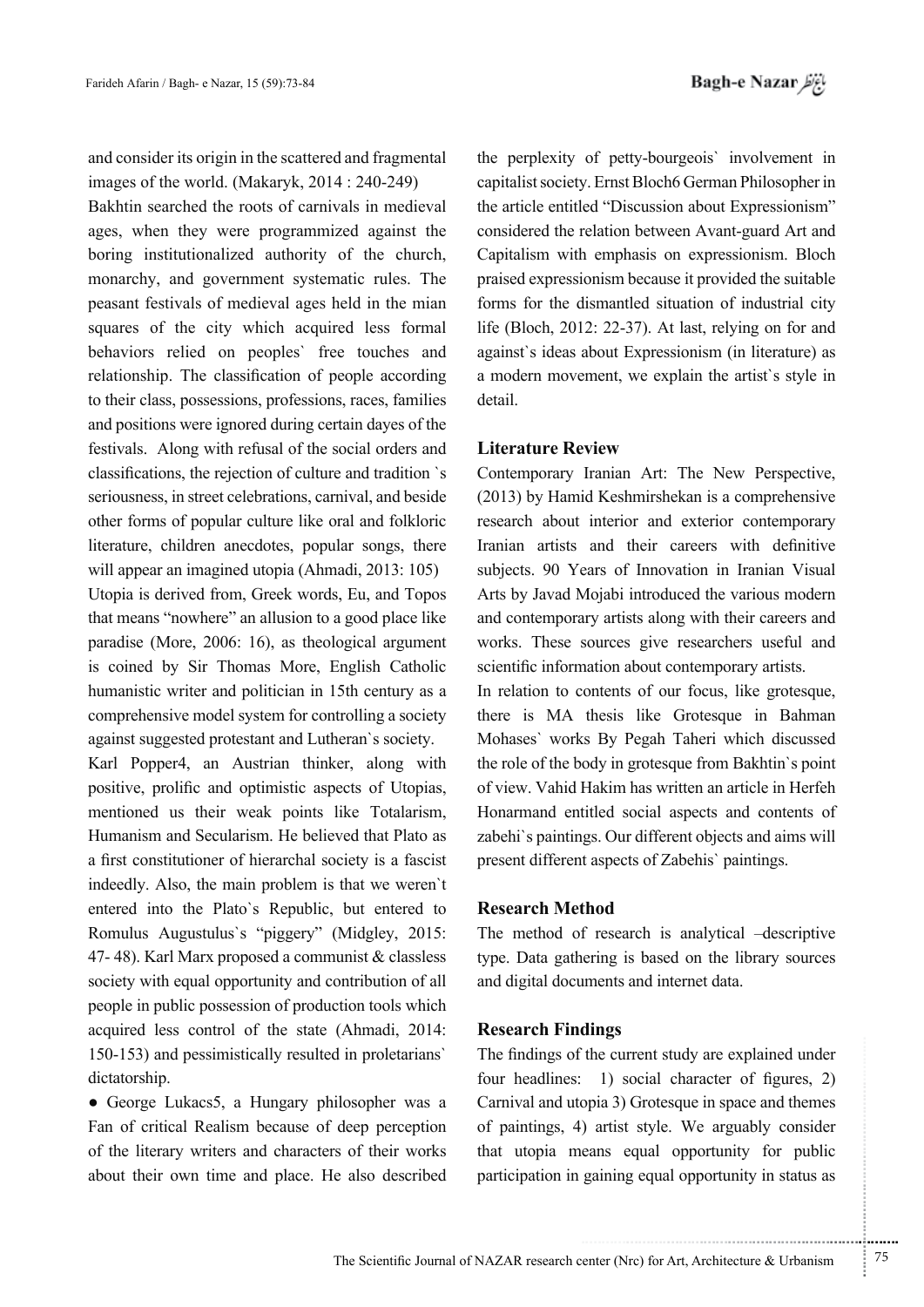a result of utopian transient carnival. The grotesque means paradoxical instances and horrendous moments and spaces of subverting the social roles and classes in the carnival and folkloric ceremonies, by mentioning the formal and content characteristics of Hussein Ali Zabehi's works in his recent exhibitions in the year 2016 and 2017, as well as  $2009$  and  $2010$  (about a decade). Accordingly, the audience is seeing and observing the path to perfection of this prolific artist over a decade

## **• Social character of figures**

the best and quickest way to understand the social normative language used in Titles which motivate character of zabehi's figures is to refer to nonthe standard language, they confront Zabehi's works with different potentiality. Regarding this titles makes every figure appear differently. In this study, consequently, the important aesthetic roles of titles have been regarded (Guter, 2016: 151). The rate of correspondence of titles to the social character of figures is so important to lead the viewer to explicit



Fig. 1. Doll factoty, 2009, Zabehi, paint  $\&$  oil on canvas. Source: http:// festiveart.com/iranian-master-artists/hossein-ali-zabehi/

There is an imaginary dialogic relationship between artist and his subjects. This is because of artist's emphasis on their clothes, embellishments, makes up as if they are the participant in a carnival or signification. As a result, titles are like conjunctive chains between implicit and explicit levels. They are displaying behaviors, moods, habits, and attributes, amusements and peoples' professions. Most of the people whether men or women even the artist in his autoportraits, are displayed in celebration's clothes, dresses plus costumes, but if we weren't able to distinguish peoples' social status, titles help us to pay attention to their social character. Lodeh (zany) is a woman putting the hat and wearing clothes with pleating on collars, laughing gently (Fig. 8). Gambling looser putting on a hat wearing tie and smoking while looking curiously around (Fig. 9). Women's names as title, lead us to the social character of figures, for example, Fati Molanroje, Kobra kaleandaz, Malose Golebesar, in addition to this, titles like Homeless singer (Fig. 7), Servant, Children Work (Fig. 10), Model, café Woman (Fig. 12) show peoples professions. The Clown of the Circus, Hajifiroz, Puppetry (Fig.  $1\&2$ ) as titles are related to their culture. What we said, all show the social character of people (Hakim, 2014: 133).



Fig. 2. Puppetry, 2010, Zabehi, paint  $\&$  oil on canvas. Source: http:// www.maryamharandi.com/gallery/?hosseinali-zabehi

celebration. There is an intersubjective relationship between them. But unifying the poles of artist and audience is not a prolific measure. According to Bakhtin, there is no gain no glory in unifying "Other"

............................................................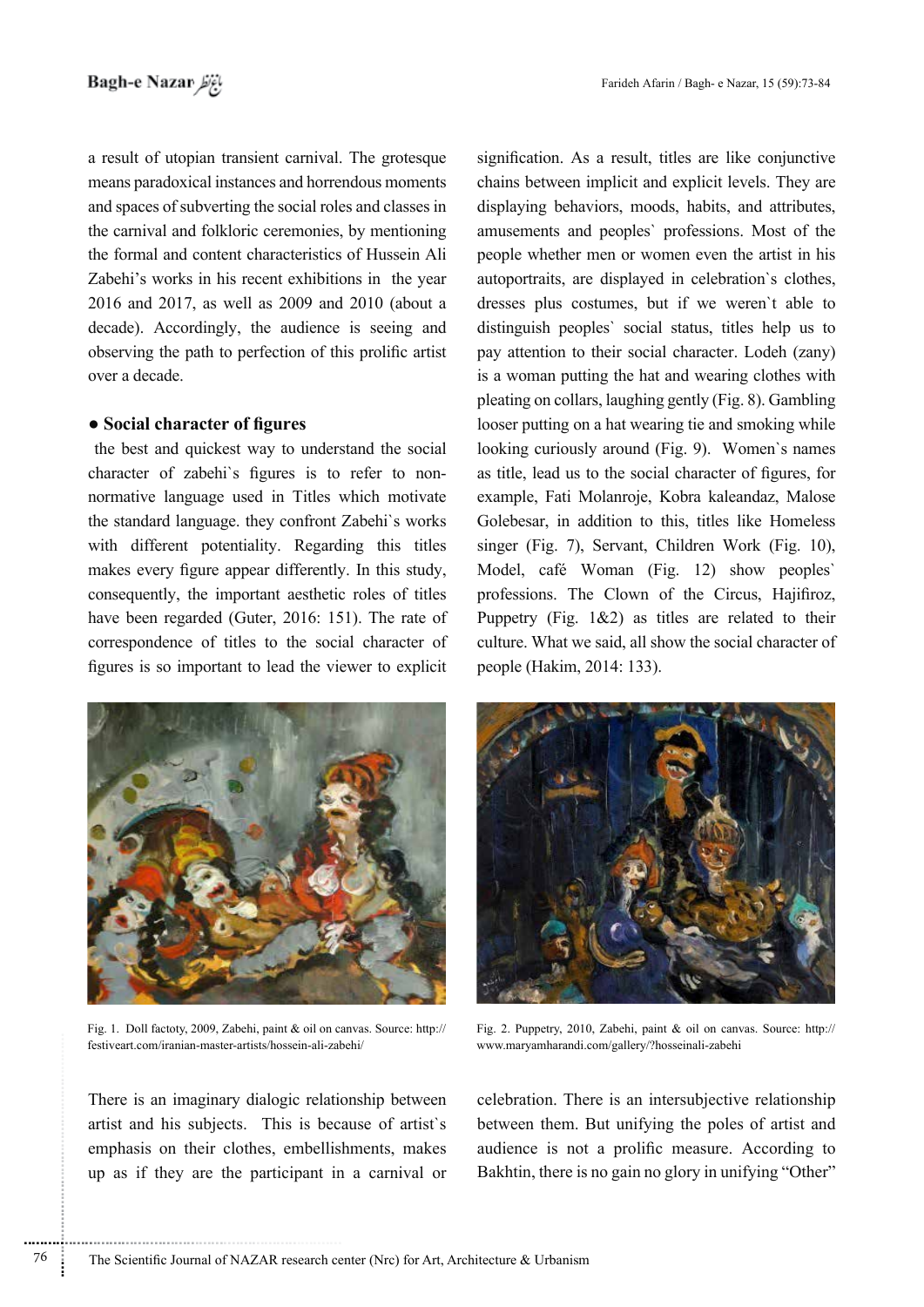in "I". This make conformity. In Seeing, Knowing and understanding like this, "he" repeats the tragic dimensions of my life. Let him stand outside of me because it makes him able to see differently from my point of view (Todorov, 2014: 168) it seemed that there is a bilateral giving and taking between artist and his painting's subjects without any unifying. Artist makes imaginary dialogue with his subjects and invites them to his carnival which its attribute is separation from normative rules.

#### • Carnival and Utopia

Carnival is rooted in religious theme. For forty days, Christians were prevented from eating meat, fatty foods and eggs until the resurrection of Christ. These days were called greasy day along Christian festivals and ceremonies which is rooted with the widespread parade. It dates back to Prein the mythological collective rituals and is far from ceremonies which confirm dominant power. In this regard, apart from the religious theme of the carnival, looking at Zabehi's works, one can say that he has painted various types of subjects to show a general celebration and emphasizes their characteristic features. We claim that zabehi's paintings in an exhibition wholly imply carnival or celebration theme which is different from formal ritual.

With citation to Shakespeare's works, there will be a critical discourse from clowns as a resistance to dominant culture through his critical action, behavior, and caustic speech. Inspired by James Ensor7, and Georges Henri Rouault8 the Clown, masks, and puppetry are the fixed subjects of his works. Because of these reasons, Zabehi called himself, and depict his autoportraits as the clown (Etehad  $& Zabehi$ ,  $2015 : 7$ ) (Fig. 6). Maybe instead of the hierarchal platonic utopic definition, it's better to concentrate on Karl Marx's ideas which are Regarding a multitude of equal possibility and opportunity in possession of production tools.

There is a meaningful relationship between carnival and utopia since the carnival is the disruptive cause of social classes and positions for moments,

consequently, it constructs a temporary classless utopic society with the accentuation of the nature of informal people. Similar to Hieronymus Bosch 's middle panel of The Garden of Earthly Delights. Bakhtin distinguished in the carnival, utopic ideals like Equality, Fraternity, and Freedom (Makaryk,  $2011: 250$ . We know that in every utopia potentially there will be a dystopia, Pictorial signs in Zabehi's paintings show them to us. Through this, Artist expressed absurdity of being. (Thomson,  $2011: 30$ ) According to Vahid Hakim, we can consider dominant aspects of social characters which awakened and agitated against the disasters caused by the ideologies of this century" (Hakim, 2014, 103). The meaning of Ideology does not represent the "reality" but reverse it (Ahmadi, 2014: 29-30). Folkloric aspects And modes, like ceremony, customs, and art of this people, apart from being entangled in the ideological hurts. (that means false consciousness), can be considered as a way to overcome dominant culture, its injected ideology and its rules. Folkloric aspects and modes can be taken into account as reaction and resistance to its pressure. This resistance makes the things and objects and people in tableaus have extra potential energy, in this way, accumulated energy of them will

subvert the order of seats and positions in a carnival. It also disrupts the networks of the outlines, boundaries, and forms in the paintings.

## **• Groteaque in Space and the Theme of Paintings**

The researchers attributed grotesques' ancestry to Western culture and, at least, to the early years of Christianity, especially in Roman culture. Grotesque has been derived from discovered paintings from the Titus Pool and the ruins of the Golden Nero Palace, which dates back to the year 68 A.D, has appeared in language. (Adames  $& Yates, 2010: 24$ )

When in painting, the image of humans and plants and animals was trodden in strange ways, grotesque methods were created. The images of animals consisted of animal bodies, bird wings and demi-like fishtail and curly, Corrugated Strapping patterns which

.......... ....... ........ ........... ...... ....... ........ .......... ...........

...........................................................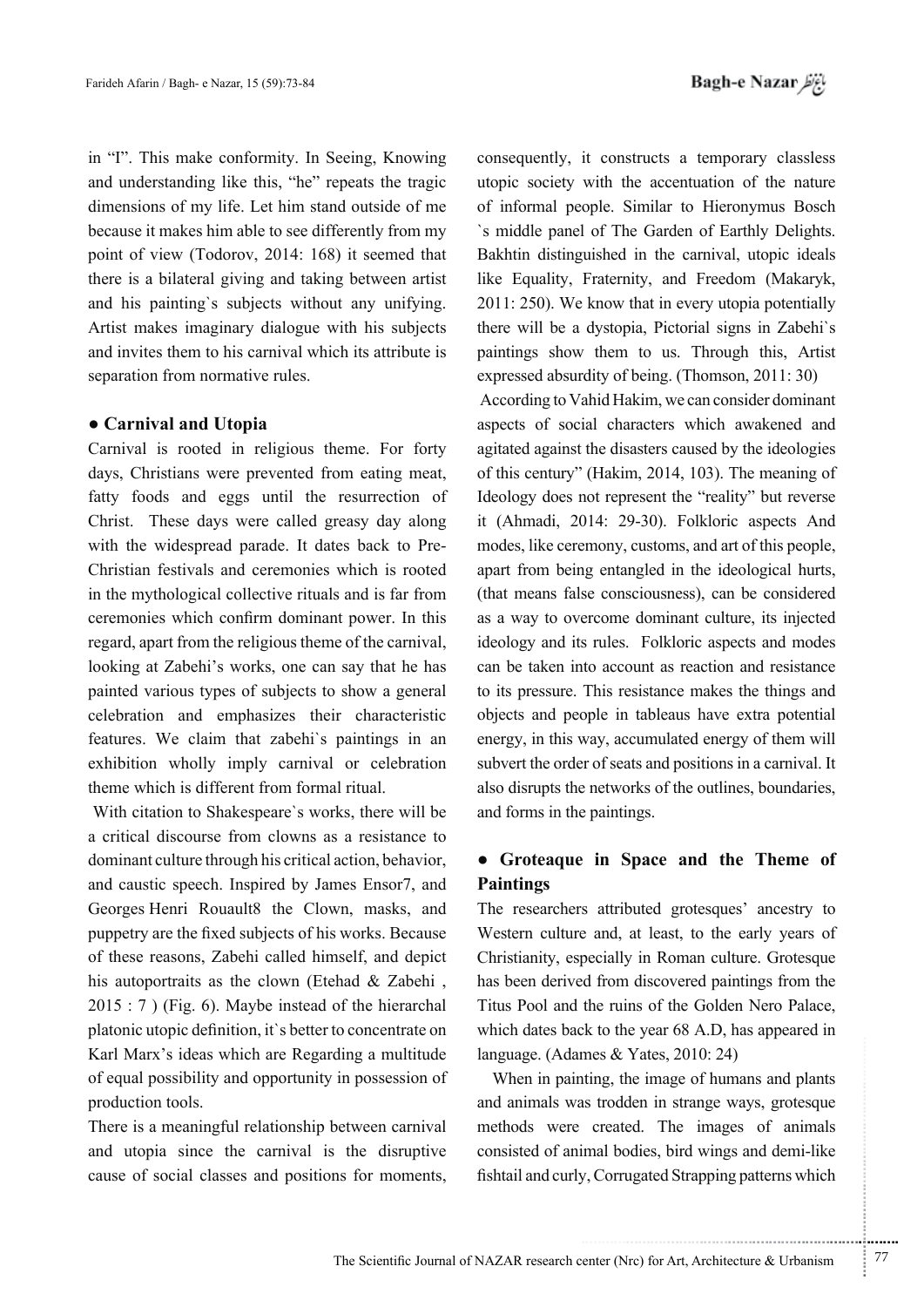showed vegetable life. They called the walls that were painted in this way, with Grotosco and the name of Lagrotosca. The word "grotesque" was introduced into French and used in English for old paintings and its prevalence in the 19th century. (Ibid: 16-17)

The grotesque is called to an accompanied ridiculous affair with a terrible, abusive, and incongruent, exaggerated sense of polytheism, and generally the contradiction of the unresolved contradictory heterogeneous elements in paintings is a response to grotesque. (Ibid: 32) it goes back to three areas: the process of creating the work, the technique, and the work itself and its acceptance.

Here, with the accompaniment of the ridiculous and horrible, we first focused on the artwork itself. The grotesque is depicted with distorted objects, deformed faces and wrinkled still lifes (Fig. 3, 4). In the second step, by describing the artist's style, we show this feature. Therefore, grotesque is seeing the familiar world from the strange, ridiculous or scary point of view, or simultaneously brings



Fig. 3. Still life, 2009, Zabehi, paint & oil on canvas. Source: http:// www.maryamharandi.com/gallery/?hosseinali-zabehi

Grotesque represents a paradoxical moment, that is, the moment is between what the conflict of social classes and what it will be, the equality of classes in a society that classifies the class division as a supposition. The subverting moment is the time of happening of grotesque. The order of the ordinary

together both of these qualities. The Zabehi's works create a carnival with grotesque characters, which, on the other hand, are nicer and, on the other hand, ridiculous, and sometimes somewhat cheerful. Also. each portraiture is trapped in a small and decorative frame, and each person is reminded of a carnival in conjunction with other portraits in an exhibition overall, and brings an ideal world in its absence for some time. Moreover, these people seem to have restrained the brutal force in one way and at any moment may lose their tie. Bakhtin considered the origin of Grotesque, in novel of Rabelais, entitled Gargantown and Pentagrel9, in Carnival and Folklore. Hence, in this novel, " popular Culture is the root of the the Grotesque idea" (Bakhtin, 2015: 241), he explicitly answers the question: What to be needed to reestablish a social life which civil and dominant culture has destroved it? (Adams & Yates, 2000: 43) The answer is: the revival of the carnival and its grotesque origin, which can be the answer and choice of our artist.



Fig. 4. Red Table and Dance Object, Zabehi, 2017, paint & oil on canvas. Source: http://www.maryamharandi.com/gallery/?hosseinali-zabehi

world collapses and the inequalities come together, and this controversial coming together is tempting. The artworks that are supposed to serve the dominant culture and created for his enjoyment are dedicated to the subjects of the popular class, the canvas that is intended to go to the large houses, deliberately do not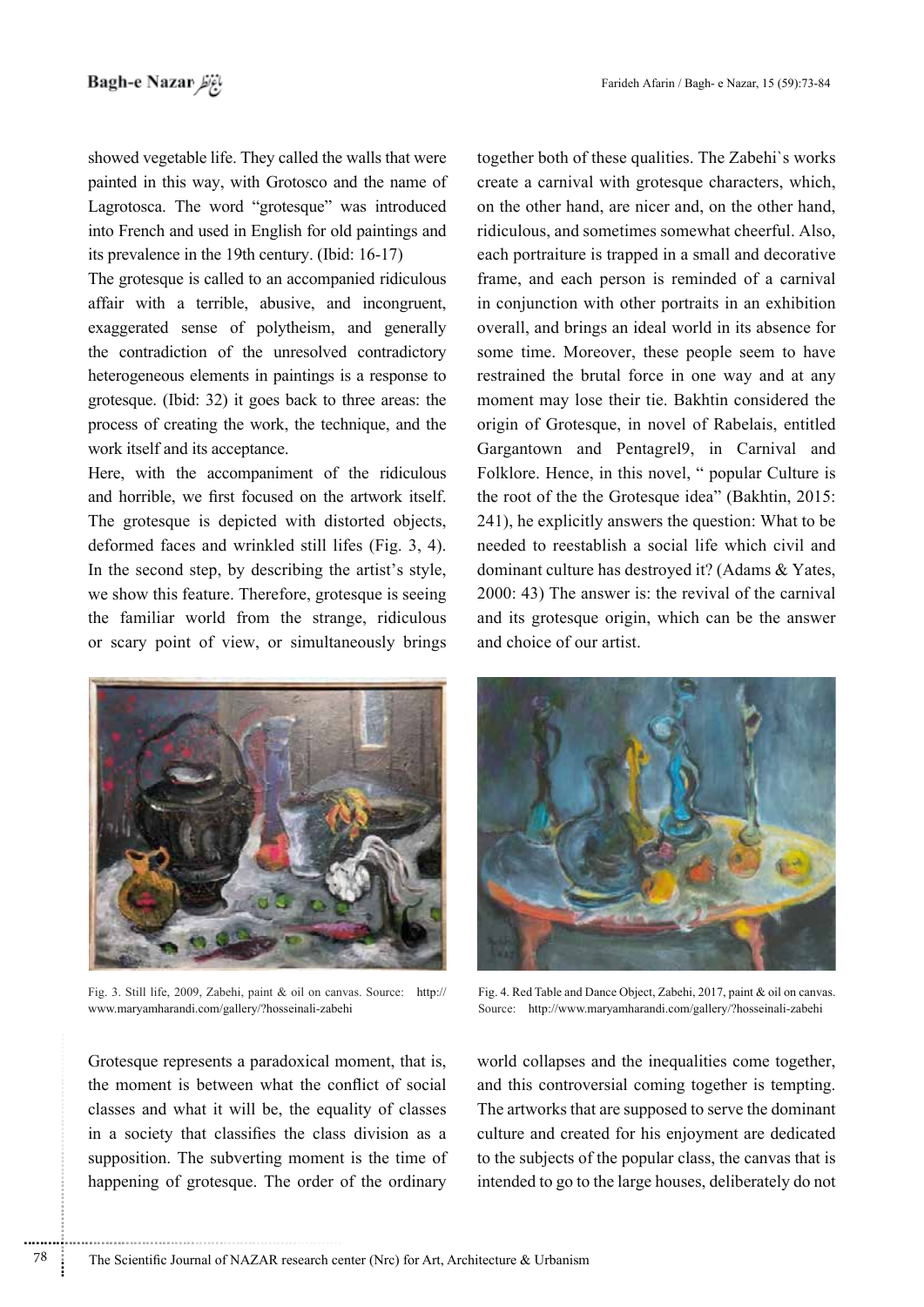suit to it. The size of painting boards is moderately small which seemed like close-up for drawing audience's more attention along with concentration on fewer details, maybe this small size with their decorative and charming frames is a way to draw buyer's attention for their payment but as same as a painterly praxis of artist become controllable and distinguishable. As it is evident in these works, the characters are dressed in festival, ceremonial or carnival costumes. In the real carnival, people from different classes share their position and a new order arises, and this is the moment of change that creates the grotesque space. It is a paradoxical moment that displays everything in a different color. Consequently, in a society in which people play their social roles, for a moment, this order collapses, and anymore the class position and possession is not a valued criterion. But due to the devastation, it seems to be a relation between dystopia and utopia.

Paradox has appeared otherwise. The clothes of characters are proper to festivals and ceremonies, show the experience of participation in the carnival. Character's gestures with abstraction in details quickly imply the types of social characters. Dried up fruits, crooked utensils and dishes  $(Fig, 3,4)$ in canvases show relinguishment especially with considering the titles like Red Table and Dance of Objects which intensify the paradoxical atmosphere. But, the correspondence between two fields, language in the titles, and the pictorial traits of paintings can lead to final concordance. Since Zabehi calls himself a "clown", he shows the origin of folk carnival root in the Grotesque.

## **• Artist's style**

There is a conflict between the forces of dominant artistic rules and the hidden forces of colors that have not yet absorbed in the dominant rules, that is the domination of order of the outlines and the rules of perspective which appear in the forms of the composition of objects. it will transform into internal conflict in different manifestations of Zabehi's works. Zabehi prevents from the emphasis on the

borderlines, light-weight lighting, depth-oriented perspective, the volumetric device with relying on the disorderd strokes and paintbrush, which leads to expressionism. Thick and dry Colors swirl around each other in an intricate amalgam of ambivalent sensations, mixed messages, and unsetting suggestions until to form the final composition. Colors are based on the sensation. unsetting brushstrokes go beyond the formal flow of realistic painting's formation, and thus the theme of Zabehi's works is based on expressionism. "Expression occurs when one thinks about his subjective activity and understands it through the power of imagination in a way that can show it to someone else. In expressionism, neither the artist nor the audience needs anything to the real experience of such emotions"(Townsend, 2014: 122). In these works, colors don't represent the reality of things but express the shadow of reality, whereas people are not shown in terms of membership in their class, the sense of relinguishment and freedom in the artist's works is belongs to the new stage of people's growth and vitality. The paintings don't display and manifest the direct features of peoples' class, they are inspired by the emotions that their attributes motivate. The colors are sometimes dry and more often physical, which is the status of the forces' conflict inspired by the emotions that these attributes implied. It can be said the violence occurs in the class conflict will appear in forms of fading outlines and expressive colors.

Beyond the physical body of tableaus, the presence of irresistible colors' forces and its conflict with the dominant rules govern the artist's brushstrokes while it is deforming the form of objects or peoples.

In Zabehi's works, this harsh and primitive nature of colors' forces signifies and replaces human nature. This rough monstrosity is a primitive color force that builds characters and, at last, leads to the relegation of stereotypes, and clichés, not only in portraits but also in still lives. The origin of "still lives" date back to the 17th and 18th centuries in the Republic of the Netherlands, a commercial and Protestant country. In this country still lives considered as the replacement for the direct display of the glamor of peoples'

.......... ....... ........ ........... ...... ....... ........ .......... ...........

...........................................................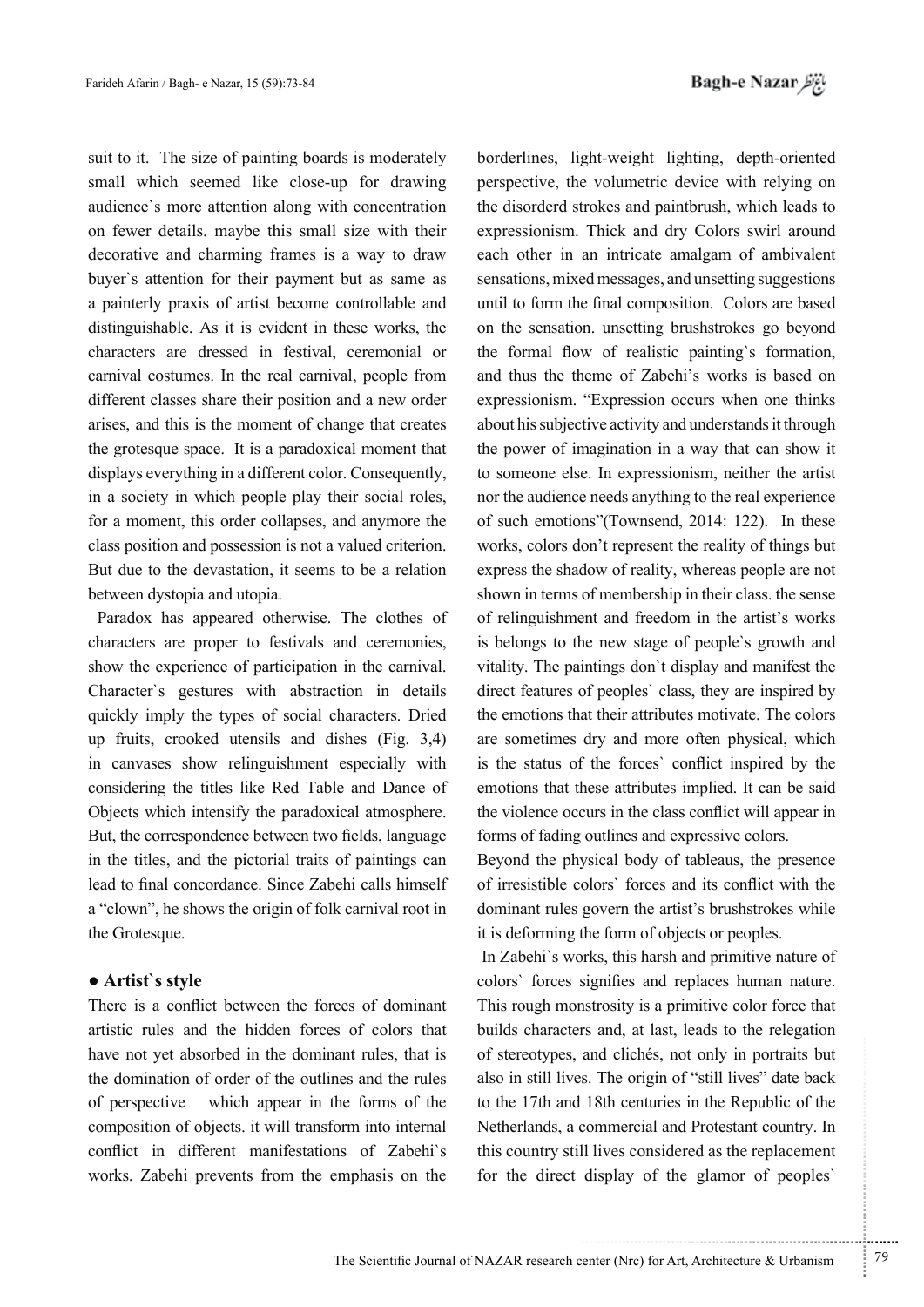clothes and property, (Pooke & Newall, 2015: 110). To a large extent, to avoid the people's interest to luxury, they would have been used still lives, but due to the emphasis on flowers, expensive foods and fruits, and with reference to the luxury of bourgeois life, this task would not be fully fulfilled. Zabehi's deformed portraits, plentiful and worn fruits (Fig. 4), along with a message about the shortness of their lifetime, and referring to James Ensor's horrendous still lives, will appear to be a different kind of image. The objects, the pots, and fruits and vegetables reveals the image without any function and any stereotyped metaphor. Their theme makes a viewer confront extra-beauty that implies the fear of "thing in itself". Not so much the color of the fruits and the wrinkles of the fruits, the movements of the vessels representing the peoples' life, and not the humor of the figures show the enjoyment and pleasure, but somehow represents the forces' conflict. Of course, all these "things do not imply the force, but they enforce it" (Mashayekhi, 2016: 99)

The force of the color resist the mimetic/objective rules, yet this contradiction characterizes the person and the still lifes. These paintings are more aesthetic than imitative/objective works. They express the artist's feelings and, in addition, enforce the resistance to the force of the dominant rules. In other words, artworks based on imitative/ objective rules created their autonomy on the order that aligned their boundaries and hierarchy with rules of domination. But "aesthetic art reverses its heterogeneity towards forms of domination" (Ranciere, 2014: 123). The pure and primitive forces of colors, apart from belongings to objective determinations, are in conflict with prevailing rules of representation. They become paradoxes in paintings itself. Therefore, as a final result, it is possible to say that painting is not a composition of objective determinations, but is the composition of the conflicting forces.

## **Discussion**

80

Data analysis identifies two aspects of the popular

culture. One is culture produced by the people and another is belong to them. The first concern is the exploration of the attributes, gestures and characters of people to highlight the implicit signification. The latter is the culture belongs to the people and relates to their activities, such as ceremonies, celebrations, and their amusements like puppetry, which continue to exist in order to show their creative potentiality. In order to have a better examination of this aspect of popular culture, the first part of the article was devoted to the discussion of the figures' social character. In this section, by describing the colorization, the type of lines and forms and communicating between them, we identify the types of clothes, manners, gestures, and characters of the figures. To a high extent, the introduction of the characters will be formed according to the titles of the paintings. Analysis of this section, in these works highlights and clarifies themes such as carnival and utopia, as well as grotesque (which its meaning is paradoxical and terrifying), relying on the level of implicit signification in Sections 2 and 3. At the end of the discussion of Grotesque, we presented the second category of popular culture. In the final part of the third section, in addition to make provision the Substrate for two categories of popular culture, the necessary materials for argument about the artist's style are provided.

In sum, our movement starts at the level of implicit signification in Section number one and results in the level of explicit signification in Section number two and three. Parallelly, by movement from the study of the formal traits to content analysis, we move from the explanation of the culture produced by the people to the culture related to them. Also, by combining the features of the works in a single soul at the end of the article, we describe the style and artful action of the artist. By relying on the artist's style, we are able to analyze howness of passing through the dominant culture and cultivate an aesthetic art in opposition to the realistic/ objective art. Through these steps, it has been concluded that in spite of artist's attention to the subjects of this class, he does not intend to inspire sympathy or compassion for them. His attempt is to focus on manner and gesture of the people and their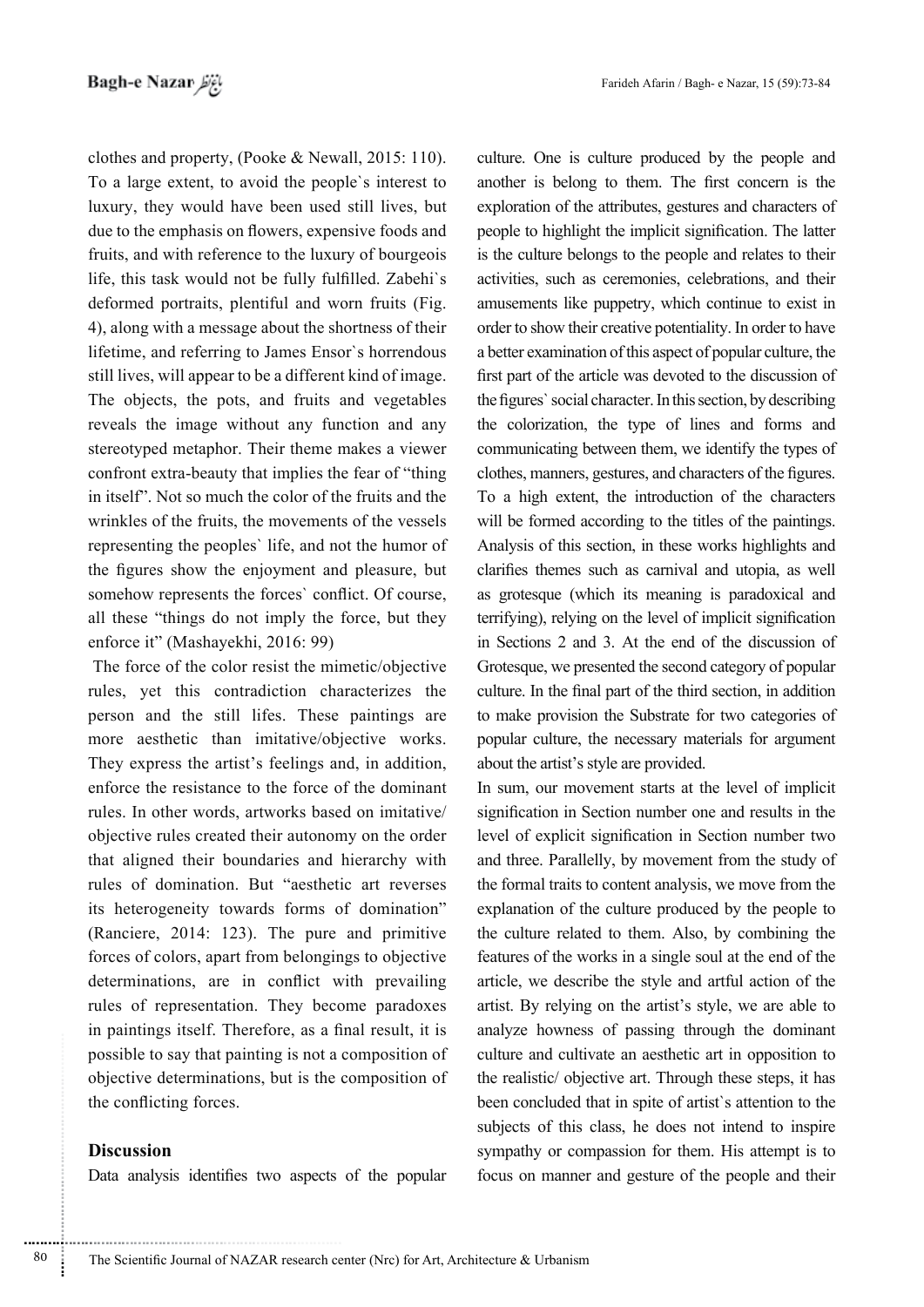

amusement to show that the culture produced by these people has the power to defy and resist to the dominant culture. In order to achieve this goal, Zabehi chooses "expressionism" to realize his actions and passions for approximation to different aspects of popular culture Fig. 5, 6, 7, 8, 9, 10, 11, 12; (Table 1).



Fig. 5. Circus, Zabehi, paint & oil on canvas. Source:http:// festiveart.com/iranian-master-artists/hossein-ali-zabehi/



Fig. 7. Homeless singer, 2017, Zabehi, paint & oil on canvas. Source: author.



Fig. 9. The loser of gambler, 2017, Zabehi, paint  $\&$  oil on canvas. Source: author.



Fig. 6. I as clown, 2010, Zabehi, paint & oil on canvas.Source:http://www.maryamharandi.com/ gallery/?hosseinali-zabehi



Fig. 8. Cuddly, 2015-2016, Zabehi, paint & oil on canvas. Source: author.



Fig. 10. Baby work,  $2016-2017$ , paint & oil on canvas. Source: author.

.......... ....... ........ ........... ...... ....... ........ .......... ...........

...........................................................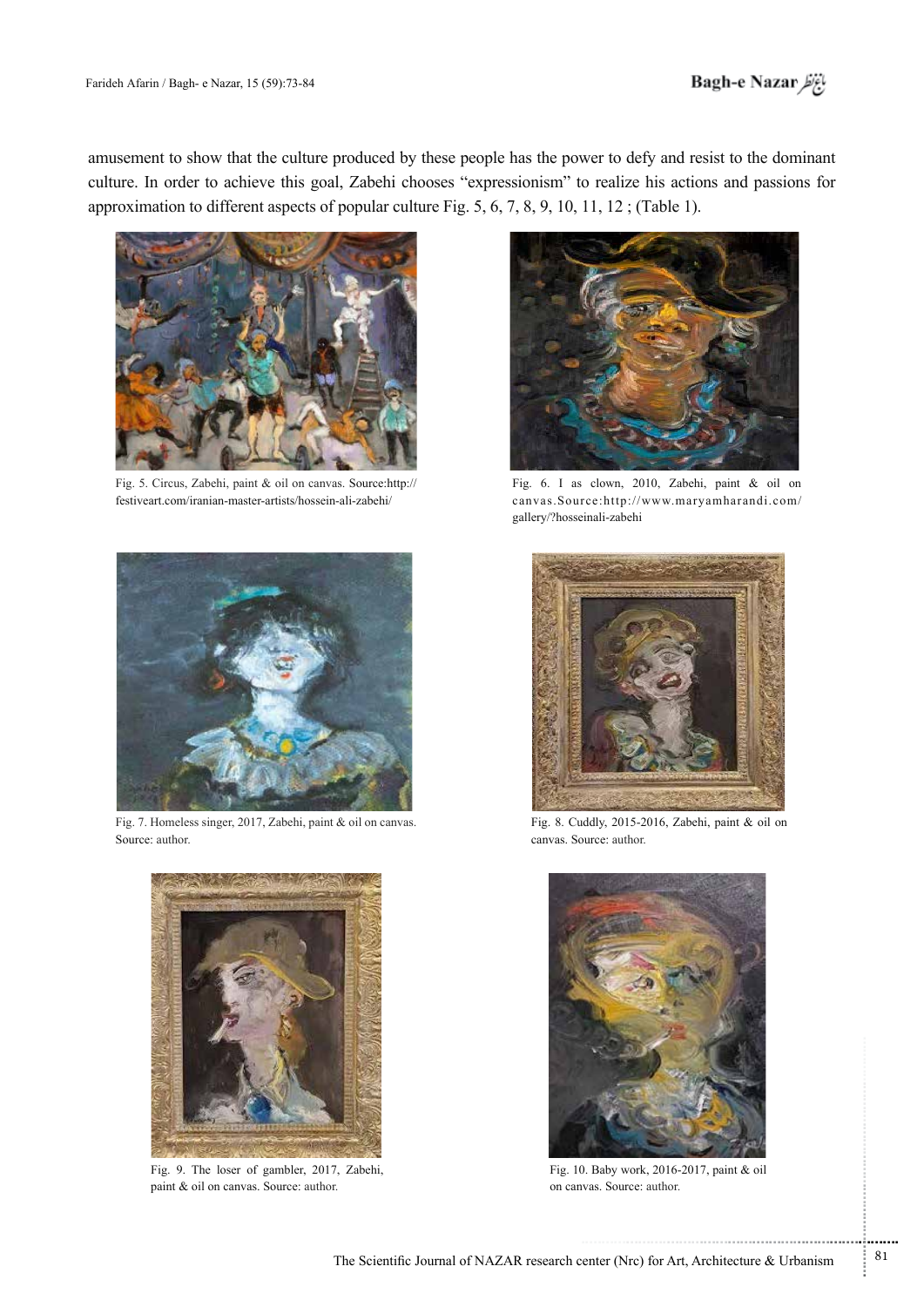

Fig. 11. The small size of tables, 2017, zabehi, paint  $\&$  oil on canvas. Source: author.



Table 1. Two categories of popular culture in Zabehi's paintings. Source: author.

............................................................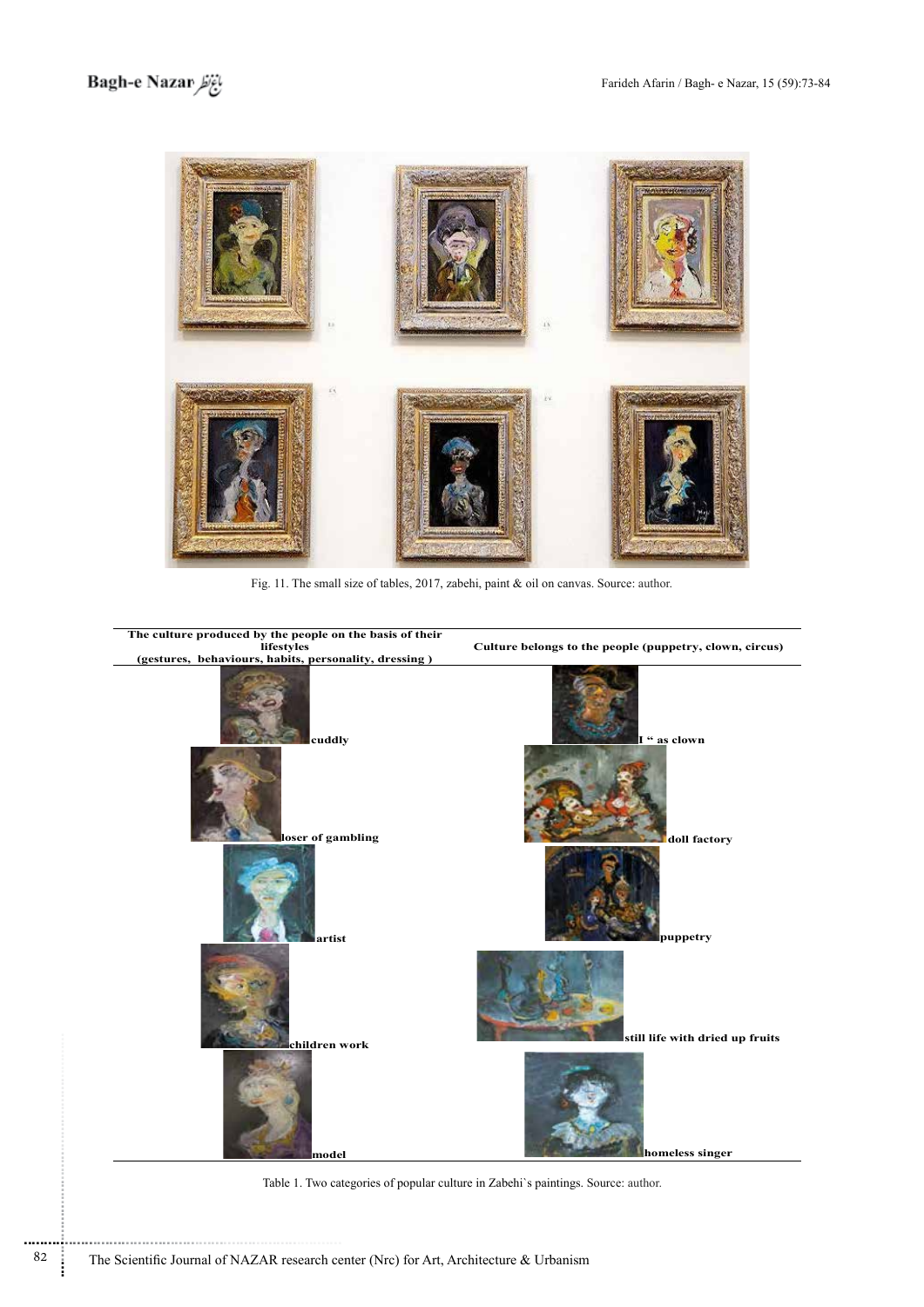



Fig. 12. Café woman, 2016, zabehi, paint  $\&$  oil on canvas. Source: author.

### **Conclusion**

Zabehi's paintings both in the size and style are to show the conflicts of dominant rules and popular culture. In the case studies of this article, titles are chosen in a language which is different from standard language according to the common names of the popular class. They are breaking the rules of the dominant and formal language. The artist, uses non-normative titles, relies on the character of the figures, emphasizes on produced popular culture. Relying on the themes like the carnival that leads to popular liberation from the forces and pressures of dominant culture, it will appear temporary utopia, in which all people, are equal, and abandoned from the prevailing rules of the dominant culture. Carnival provides an opportunity for creativity and breaking boundaries and hierarchical values and brings together different classes and the binary oppositions of this kind. It transformed whole hierarchical and external differences into invisible inner contradictory forces in the utopia. In these paintings with quick brushstrokes, dry and physically thick colors there will be a resistance to the mimetic/ .composition a in forms whole the deforms which deforms which deforms in a composition. There is a conflict between forces of colors, between colors and lines, forms with representative/objective realistic rules. All things in one exhibition or all of artist's exhibitions, resulting in the overall grotesque and paradoxical space of his works. Through these steps, we conclude that despite artist's attention to the subjects of popular class, he did not intend to incite our sympathy or compassion towards them, and has sought to concentrate on their gestures and moods, habits, behaviors. All of them imply peoples' social character and show the culture produced by them which have the power to defy the dominant culture. In order to achieve the final aim, we introduce artist's style "expressionism" to describe realization of his actions and passions for approximating to the different aspects of popular culture.

#### **Endnotes**

1. Simon Webster Frith OBE (born 1946) is a British social musicologist, and former rock critic, who specializes in popular music culture. He is Tovey Chair of Music at the University of Edinburgh.

2. He was born 24 December 1906 in Berlin; died 23 January 1960 in Göttingen. He was German Germanist and scholar of literature.

3. Mikhail Mikhailovich Bakhtin (16 November -1895 – 7 March 1975) was a Russian philosopher, literary critic, semiotician and scholar who worked on literary theory, ethics, and the philosophy of language.

4. Sir Karl Raimund Popper (28 July 1902 – 17 September 1994) was an Austrian-British philosopher and professor. He is generally regarded as one of the 20th century's greatest philosophers of science.

5. Georg (György) Lukács (1885–1971) was a literary theorist and philosopher who is widely viewed as one of the founders of "Western Marxism". Lukács is best known for his pre-World War II writings in literary theory, aesthetic theory, and Marxist philosophy. Today, his most widely read works are ...........................................................

.......... ....... ........ ........... ...... ....... ........ .......... ...........